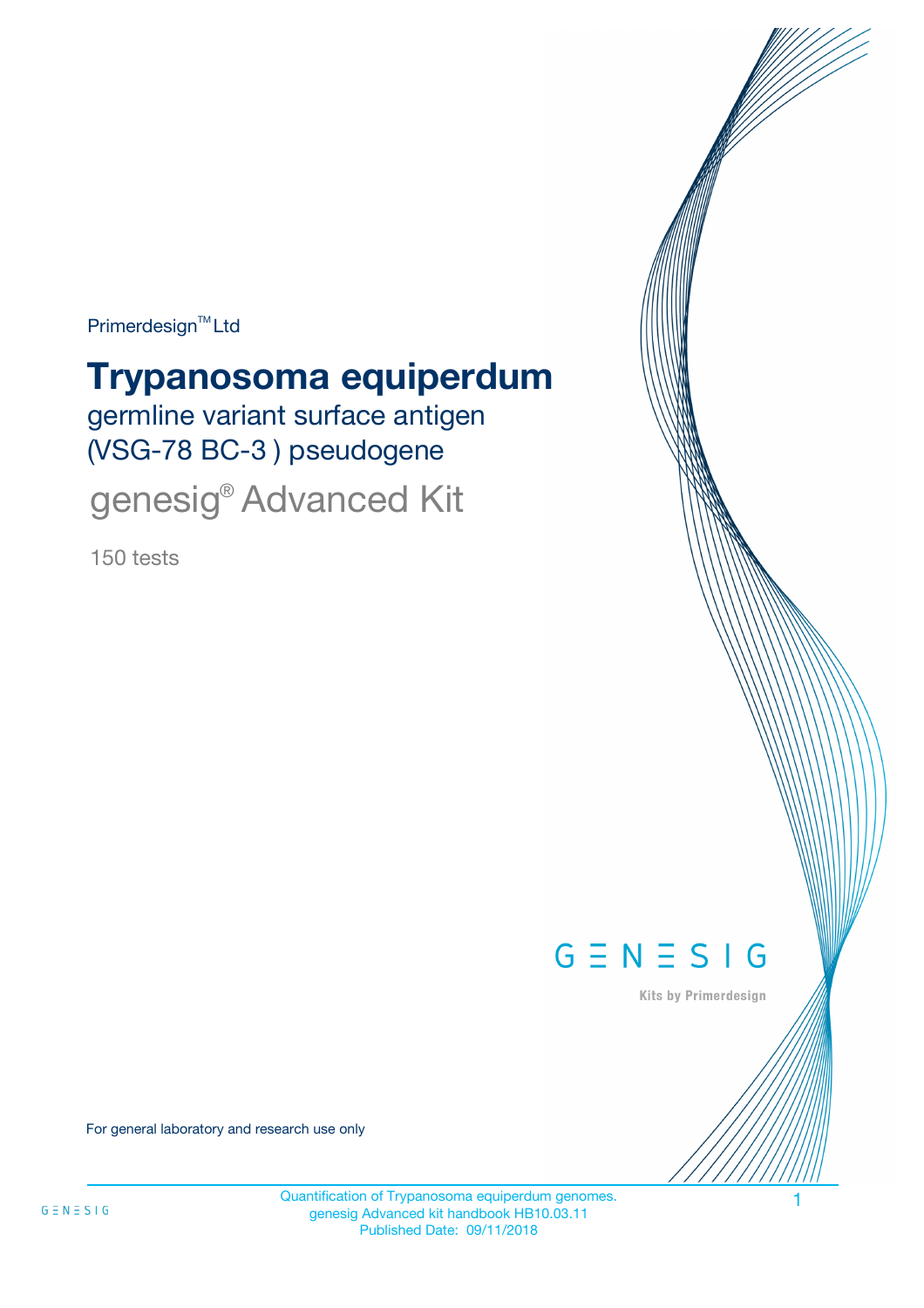## Introduction to Trypanosoma equiperdum

Trypanosoma equiperdum is a protozoan parasite of the Trypanosoma genus that causes dourine in equines. The disease can be found the world over, as it does not require insect vectors that are influenced by climatic factors. The parasites mainly affect horses, donkeys and mules. Dourine is endemic in parts of Africa, Asia, South Eastern Europe and the Americas. T. equiperdum has a linear DNA genome that is in the form of chromosomes.

The disease is transmitted almost exclusively during breeding. Transmission from stallions to mares is more common, but mares can also transmit the disease to stallions. The parasite can be found in the vaginal secretions of infected mares, mucous exudates of the penis, and sheath of stallions. Periodically, the parasites disappear from the genital tract and the animal becomes non-infectious for weeks to months. Non-infectious periods are more common in the later stages of the disease. The incubation period can last from a few weeks to several years and the clinical signs often develop over weeks or months.

The symptoms of the disease are variable, though classically there are three stages. During the first stage the genitalia become swollen and in mares there is a discharge from the vagina, and patchy loss of pigment in the mucosa of the vulva or penis. Slight fever and a loss of appetite may occur. The second stage manifests approximately 1 month later with round urticarial eruptions and plaques on the neck, chest, flanks and rump which disappear after a few days, but may reoccur. In the third stage is the onset of paralysis, involving various muscles, and spreading to the hind legs, causing incoordination. Complete paralysis of the four legs and death may finally occur, though the disease can last for 1-2 years. This is the classical evolution of the disease but, often, far milder symptoms are observed, particularly in in long-standing endemic regions, and not all stages are always apparent. There also appear to be differences in virulence between strains.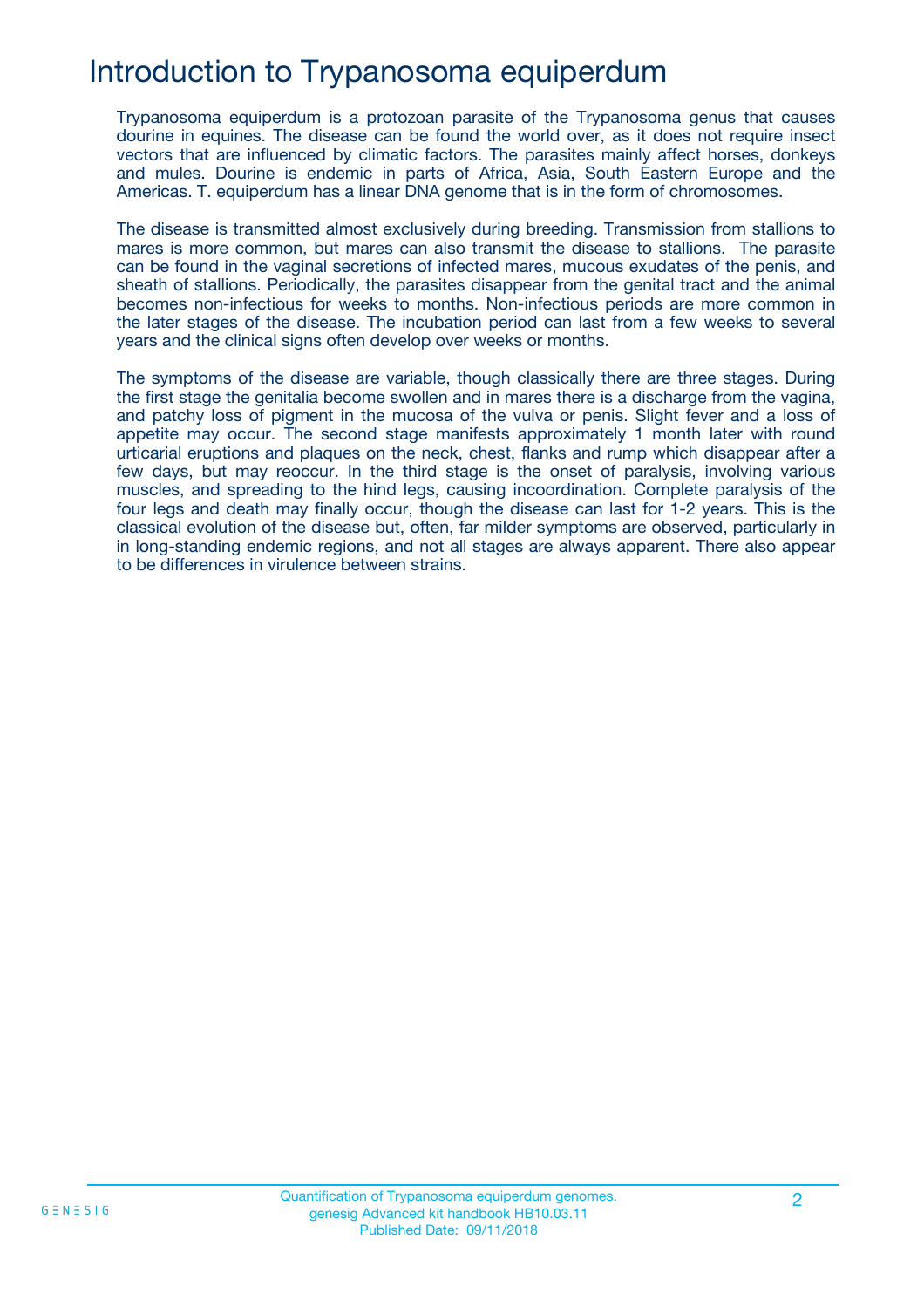## **Specificity**

The Primerdesign genesig Kit for Trypanosoma equiperdum (T.equiperdum) genomes is designed for the in vitro quantification of T.equiperdum genomes. The kit is designed to have a broad detection profile. Specifically, the primers represent 100% homology with over 95% of the NCBI database reference sequences available at the time of design.

The dynamics of genetic variation means that new sequence information may become available after the initial design. Primerdesign periodically reviews the detection profiles of our kits and when required releases new versions.

If you require further information, or have a specific question about the detection profile of this kit then please send an e.mail to enquiry@primerdesign.co.uk and our bioinformatics team will answer your question.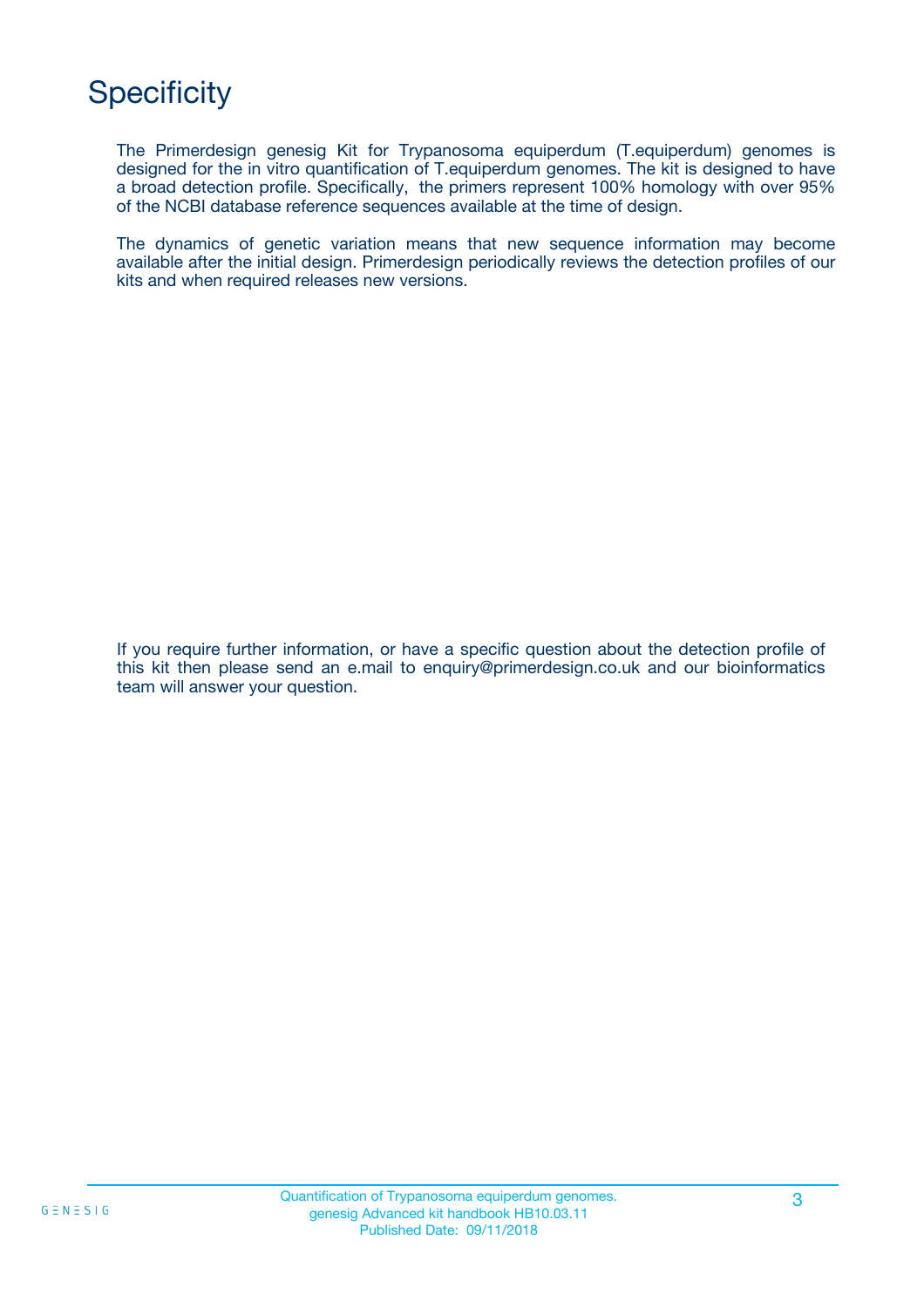### Kit contents

- **T.equiperdum specific primer/probe mix (150 reactions BROWN)** FAM labelled
- **T.equiperdum positive control template (for Standard curve RED)**
- **Internal extraction control primer/probe mix (150 reactions BROWN)** VIC labelled as standard
- **Internal extraction control DNA (150 reactions BLUE)**
- **Endogenous control primer/probe mix (150 reactions BROWN)** FAM labelled
- **RNase/DNase free water (WHITE)** for resuspension of primer/probe mixes
- **Template preparation buffer (YELLOW)** for resuspension of internal control template, positive control template and standard curve preparation

### Reagents and equipment to be supplied by the user

#### **Real-time PCR Instrument**

#### **Extraction kit**

This kit is recommended for use with genesig Easy DNA/RNA extraction kit. However, it is designed to work well with all processes that yield high quality RNA and DNA with minimal PCR inhibitors.

#### **oasig**TM **lyophilised or Precision**®**PLUS 2X qPCR Master Mix**

This kit is intended for use with oasig or PrecisionPLUS2X qPCR Master Mix.

**Pipettors and Tips**

**Vortex and centrifuge**

#### **Thin walled 1.5 ml PCR reaction tubes**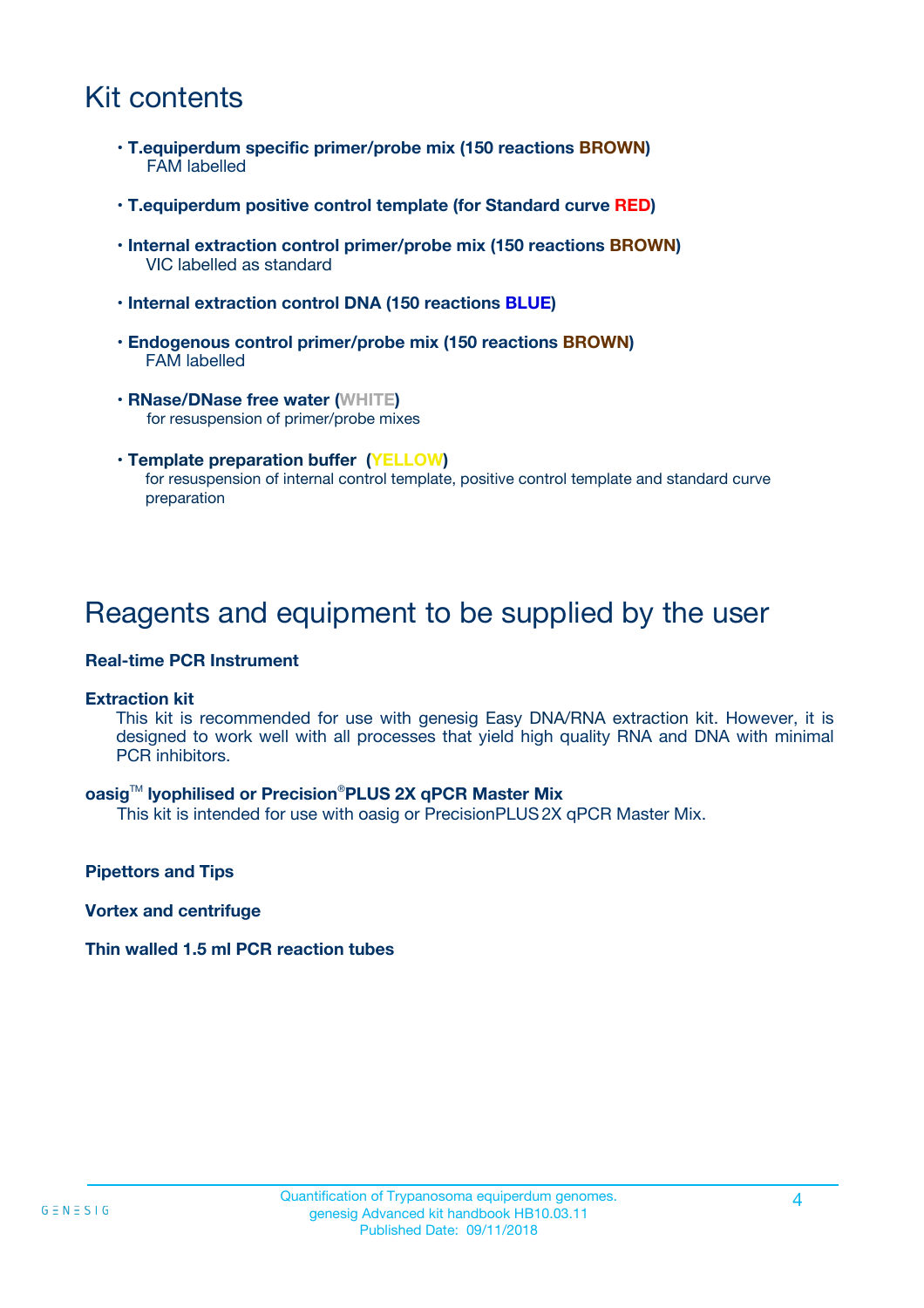### Kit storage and stability

This kit is stable at room temperature but should be stored at -20ºC on arrival. Once the lyophilised components have been resuspended they should not be exposed to temperatures above -20°C for longer than 30 minutes at a time and unnecessary repeated freeze/thawing should be avoided. The kit is stable for six months from the date of resuspension under these circumstances.

If a standard curve dilution series is prepared this can be stored frozen for an extended period. If you see any degradation in this serial dilution a fresh standard curve can be prepared from the positive control.

Primerdesign does not recommend using the kit after the expiry date stated on the pack.

### Suitable sample material

All kinds of sample material suited for PCR amplification can be used. Please ensure the samples are suitable in terms of purity, concentration, and DNA integrity (An internal PCR control is supplied to test for non specific PCR inhibitors). Always run at least one negative control with the samples. To prepare a negative-control, replace the template DNA sample with RNase/DNase free water.

### Dynamic range of test

Under optimal PCR conditions genesig T.equiperdum detection kits have very high priming efficiencies of >95% and can detect less than 100 copies of target template.

## Notices and disclaimers

This product is developed, designed and sold for research purposes only. It is not intended for human diagnostic or drug purposes or to be administered to humans unless clearly expressed for that purpose by the Food and Drug Administration in the USA or the appropriate regulatory authorities in the country of use. During the warranty period Primerdesign genesig detection kits allow precise and reproducible data recovery combined with excellent sensitivity. For data obtained by violation to the general GLP guidelines and the manufacturer's recommendations the right to claim under guarantee is expired. PCR is a proprietary technology covered by several US and foreign patents. These patents are owned by Roche Molecular Systems Inc. and have been sub-licensed by PE Corporation in certain fields. Depending on your specific application you may need a license from Roche or PE to practice PCR. Additional information on purchasing licenses to practice the PCR process may be obtained by contacting the Director of Licensing at Roche Molecular Systems, 1145 Atlantic Avenue, Alameda, CA 94501 or Applied Biosystems business group of the Applera Corporation, 850 Lincoln Centre Drive, Foster City, CA 94404. In addition, the 5' nuclease assay and other homogeneous amplification methods used in connection with the PCR process may be covered by U.S. Patents 5,210,015 and 5,487,972, owned by Roche Molecular Systems, Inc, and by U.S. Patent 5,538,848, owned by The Perkin-Elmer Corporation.

## Trademarks

Primerdesign™ is a trademark of Primerdesign Ltd.

genesig $^\circledR$  is a registered trademark of Primerdesign Ltd.

The PCR process is covered by US Patents 4,683,195, and 4,683,202 and foreign equivalents owned by Hoffmann-La Roche AG. BI, ABI PRISM® GeneAmp® and MicroAmp® are registered trademarks of the Applera Genomics (Applied Biosystems Corporation). BIOMEK® is a registered trademark of Beckman Instruments, Inc.; iCycler™ is a registered trademark of Bio-Rad Laboratories, Rotor-Gene is a trademark of Corbett Research. LightCycler™ is a registered trademark of the Idaho Technology Inc. GeneAmp®, TaqMan® and AmpliTaqGold® are registered trademarks of Roche Molecular Systems, Inc., The purchase of the Primerdesign™ reagents cannot be construed as an authorization or implicit license to practice PCR under any patents held by Hoffmann-LaRoche Inc.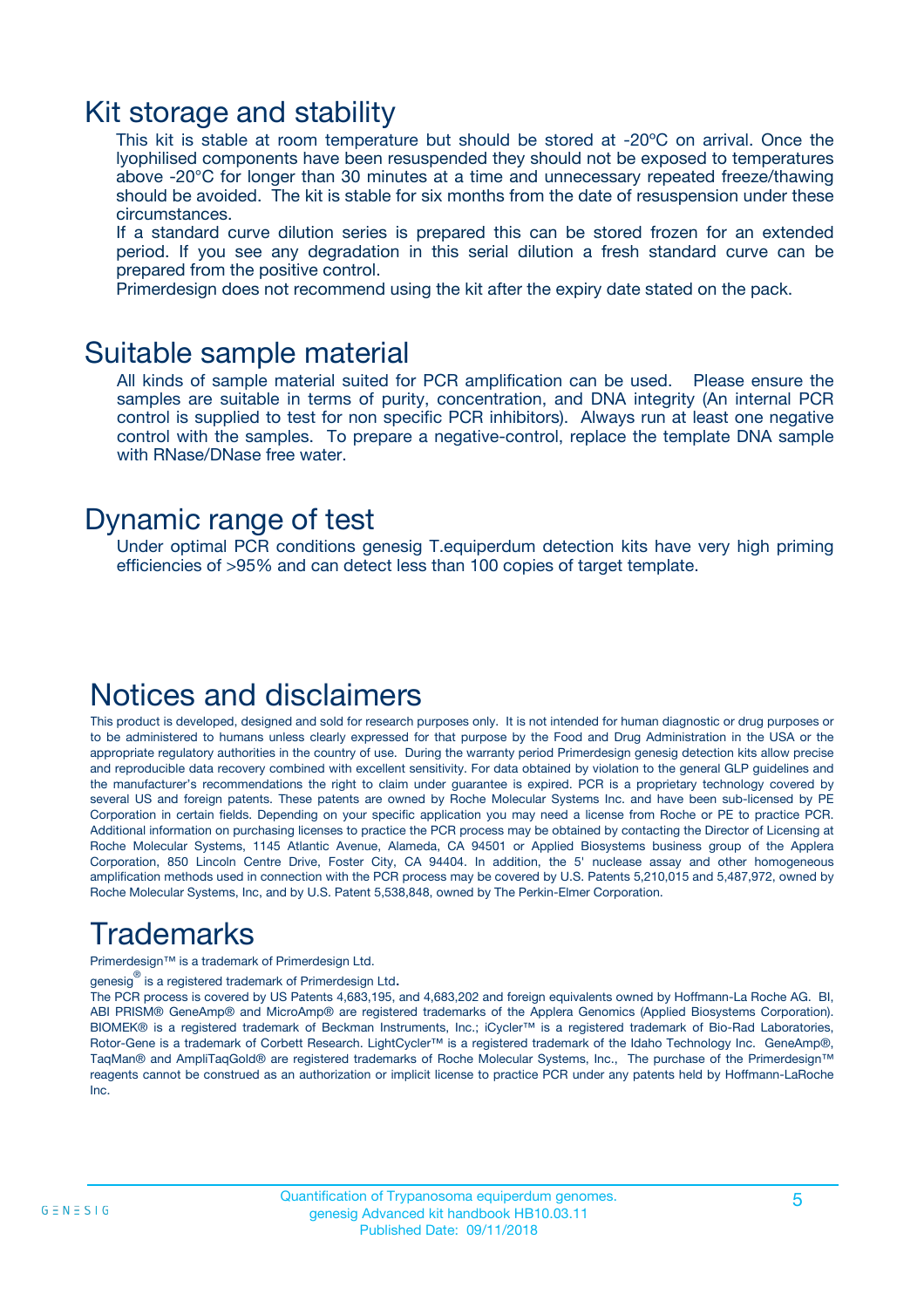### Principles of the test

#### **Real-time PCR**

A T.equiperdum specific primer and probe mix is provided and this can be detected through the FAM channel.

The primer and probe mix provided exploits the so-called TaqMan® principle. During PCR amplification, forward and reverse primers hybridize to the T.equiperdum DNA. A fluorogenic probe is included in the same reaction mixture which consists of a DNA probe labeled with a 5`-dye and a 3`-quencher. During PCR amplification, the probe is cleaved and the reporter dye and quencher are separated. The resulting increase in fluorescence can be detected on a range of qPCR platforms.

#### **Positive control**

For copy number determination and as a positive control for the PCR set up, the kit contains a positive control template. This can be used to generate a standard curve of T.equiperdum copy number / Cq value. Alternatively the positive control can be used at a single dilution where full quantitative analysis of the samples is not required. Each time the kit is used, at least one positive control reaction must be included in the run. A positive result indicates that the primers and probes for detecting the target T.equiperdum gene worked properly in that particular experimental scenario. If a negative result is obtained the test results are invalid and must be repeated. Care should be taken to ensure that the positive control does not contaminate any other kit component which would lead to false-positive results. This can be achieved by handling this component in a Post PCR environment. Care should also be taken to avoid cross-contamination of other samples when adding the positive control to the run. This can be avoided by sealing all other samples and negative controls before pipetting the positive control into the positive control well.

#### **Negative control**

To validate any positive findings a negative control reaction should be included every time the kit is used. For this reaction the RNase/DNase free water should be used instead of template. A negative result indicates that the reagents have not become contaminated while setting up the run.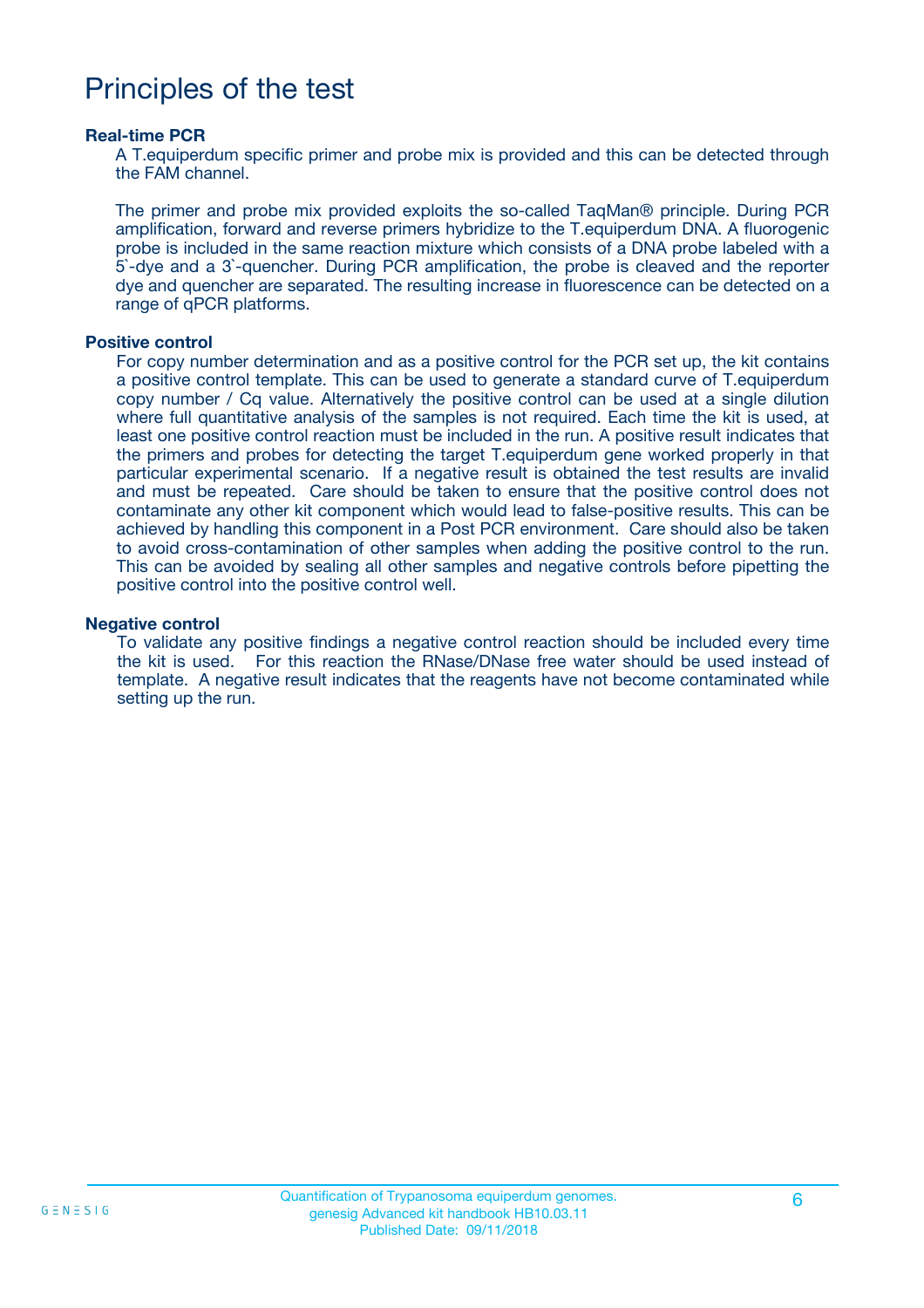#### **Internal DNA extraction control**

When performing DNA extraction, it is often advantageous to have an exogenous source of DNA template that is spiked into the lysis buffer. This control DNA is then co-purified with the sample DNA and can be detected as a positive control for the extraction process. Successful co-purification and qPCR for the control DNA also indicates that PCR inhibitors are not present at a high concentration.

A separate primer and probe mix are supplied with this kit to detect the exogenous DNA using qPCR. The primers are present at PCR limiting concentrations which allows multiplexing with the target sequence primers. Amplification of the control DNA does not interfere with detection of the T.equiperdum target DNA even when present at low copy number. The Internal control is detected through the VIC channel and gives a Cq value of 28+/-3.

#### **Endogenous control**

To confirm extraction of a valid biological template, a primer and probe mix is included to detect an endogenous gene. Detection of the endogenous control is through the FAM channel and it is NOT therefore possible to perform a multiplex with the T.equiperdum primers. A poor endogenous control signal may indicate that the sample did not contain sufficient biological material.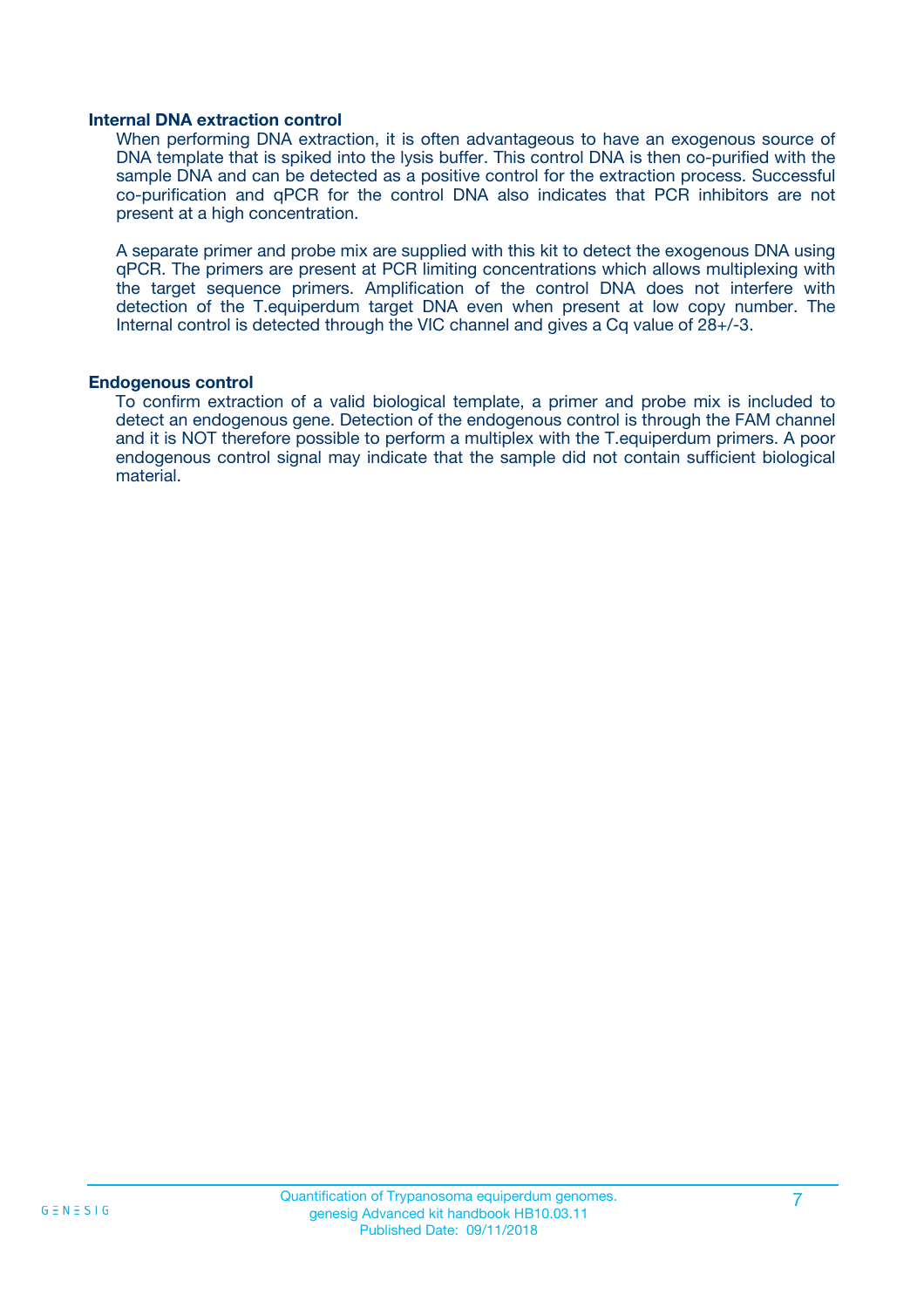### Resuspension protocol

To minimize the risk of contamination with foreign DNA, we recommend that all pipetting be performed in a PCR clean environment. Ideally this would be a designated PCR lab or PCR cabinet. Filter tips are recommended for all pipetting steps.

- **1. Pulse-spin each tube in a centrifuge before opening.** This will ensure lyophilised primer and probe mix is in the base of the tube and is not spilt upon opening the tube.
- **2. Resuspend the primer/probe mixes in the RNase/DNase free water supplied, according to the table below:**

To ensure complete resuspension, vortex each tube thoroughly.

| Component - resuspend in water                       |          |  |
|------------------------------------------------------|----------|--|
| <b>Pre-PCR pack</b>                                  |          |  |
| T.equiperdum primer/probe mix (BROWN)                | $165$ µl |  |
| Internal extraction control primer/probe mix (BROWN) | $165$ µl |  |
| Endogenous control primer/probe mix (BROWN)          | 165 µl   |  |

**3. Resuspend the internal control template and positive control template in the template preparation buffer supplied, according to the table below:** To ensure complete resuspension, vortex each tube thoroughly.

| Component - resuspend in template preparation buffer |  |  |  |
|------------------------------------------------------|--|--|--|
| <b>Pre-PCR heat-sealed foil</b>                      |  |  |  |
| Internal extraction control DNA (BLUE)               |  |  |  |
| <b>Post-PCR heat-sealed foil</b>                     |  |  |  |
| T. equiperdum Positive Control Template (RED) *      |  |  |  |

\* This component contains high copy number template and is a VERY significant contamination risk. It must be opened and handled in a separate laboratory environment, away from the other components.

### DNA extraction

The internal extraction control DNA can be added either to the DNA lysis/extraction buffer or to the DNA sample once it has been resuspended in lysis buffer.

**DO NOT add the internal extraction control DNA directly to the unprocessed biological sample as this will lead to degradation and a loss in signal.**

- **1. Add 4µl of the Internal extraction control DNA (BLUE) to each sample in DNA lysis/extraction buffer per sample.**
- **2. Complete DNA extraction according to the manufacturers protocols.**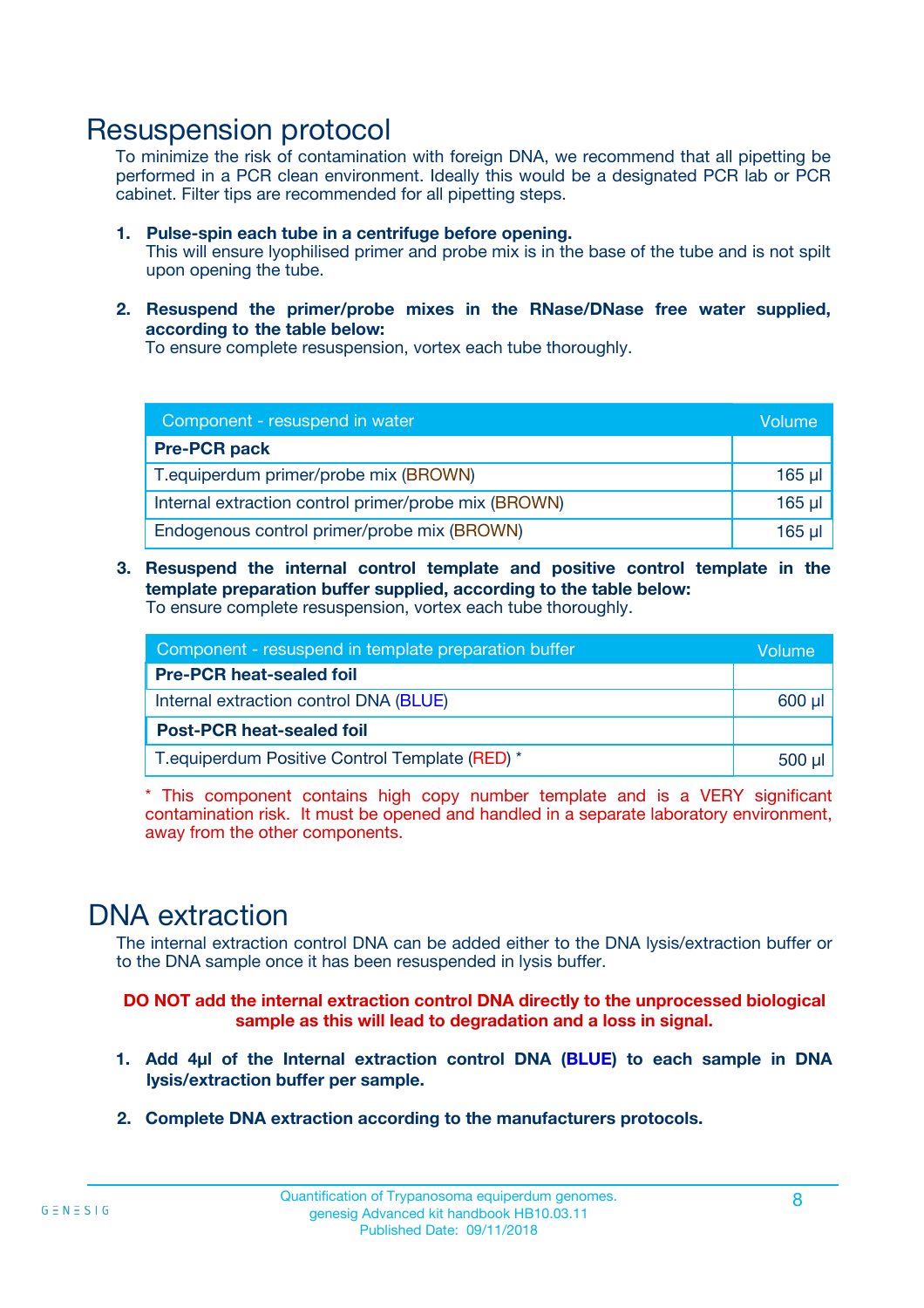# qPCR detection protocol

**1. For each DNA sample prepare a reaction mix according to the table below:** Include sufficient reactions for positive and negative controls.

| Component                                            | Volume   |
|------------------------------------------------------|----------|
| oasig or PrecisionPLUS 2X qPCR Master Mix            | 10 $\mu$ |
| T.equiperdum primer/probe mix (BROWN)                | 1 µI     |
| Internal extraction control primer/probe mix (BROWN) | 1 µl     |
| <b>RNase/DNase free water (WHITE)</b>                | $3 \mu$  |
| <b>Final Volume</b>                                  | 15 µl    |

**2. For each DNA sample prepare an endogenous control reaction according to the table below (Optional):**

**This control reaction will provide useful information regarding the quality of the biological sample.**

| Component                                   | Volume   |
|---------------------------------------------|----------|
| oasig or PrecisionPLUS 2X qPCR Master Mix   | $10 \mu$ |
| Endogenous control primer/probe mix (BROWN) | 1 µI     |
| <b>RNase/DNase free water (WHITE)</b>       | $4 \mu$  |
| <b>Final Volume</b>                         | 15 µl    |

- **3. Pipette 15µl of each mix into individual wells according to your qPCR experimental plate set up.**
- **4. Prepare sample DNA templates for each of your samples.**
- **5. Pipette 5µl of DNA template into each well, according to your experimental plate set up.**

For negative control wells use 5µl of RNase/DNase free water. The final volume in each well is 20ul.

**6. If a standard curve is included for quantitative analysis, prepare a reaction mix according to the table below:**

| Component                                 | Volume  |
|-------------------------------------------|---------|
| oasig or PrecisionPLUS 2X qPCR Master Mix | 10 µl   |
| T.equiperdum primer/probe mix (BROWN)     | 1 µI    |
| <b>RNase/DNase free water (WHITE)</b>     | $4 \mu$ |
| <b>Final Volume</b>                       | 15 µl   |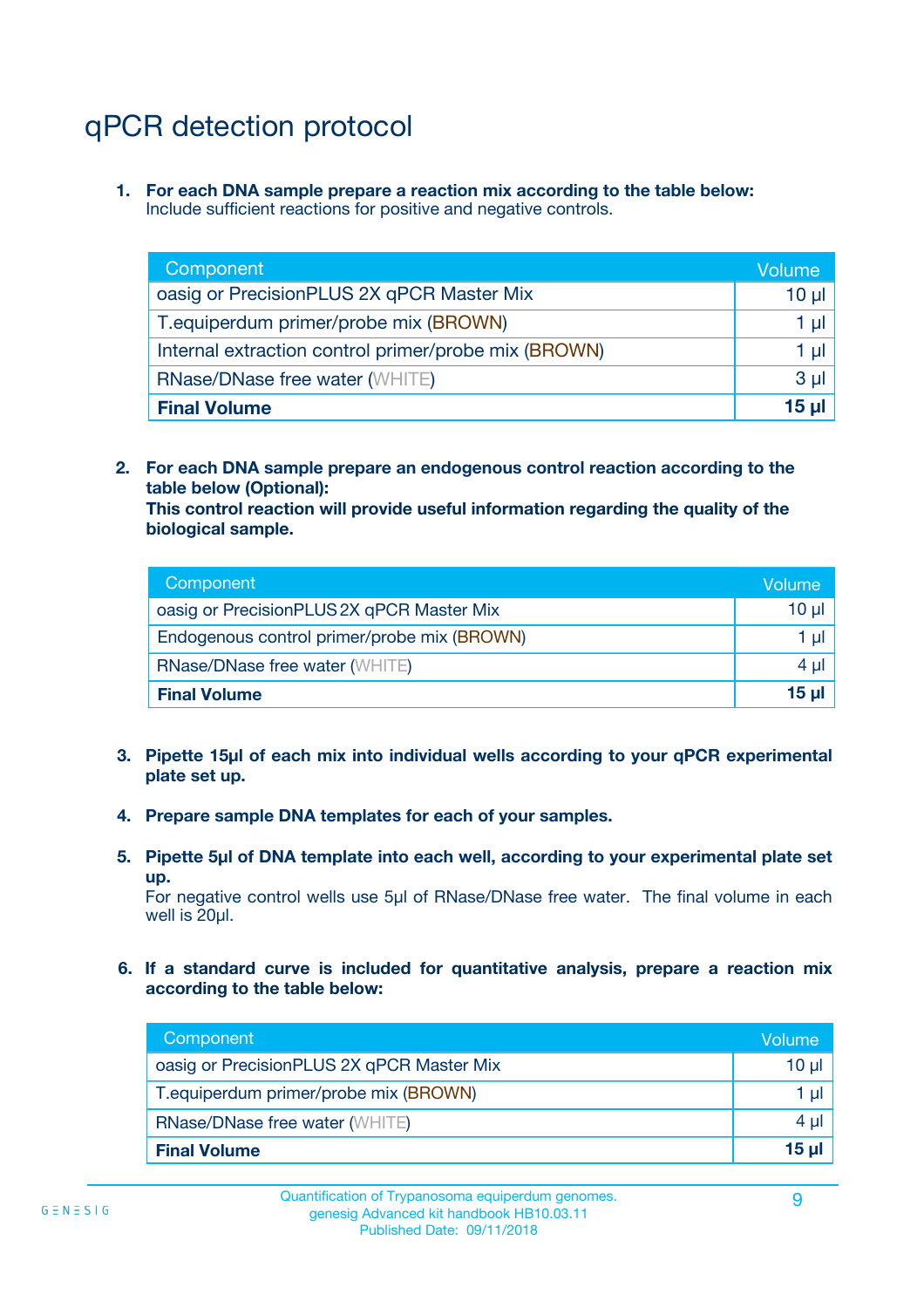#### **7. Preparation of standard curve dilution series.**

- 1) Pipette 90µl of template preparation buffer into 5 tubes and label 2-6
- 2) Pipette 10µl of Positive Control Template (RED) into tube 2
- 3) Vortex thoroughly
- 4) Change pipette tip and pipette 10µl from tube 2 into tube 3
- 5) Vortex thoroughly

Repeat steps 4 and 5 to complete the dilution series

| <b>Standard Curve</b>         | <b>Copy Number</b>     |
|-------------------------------|------------------------|
| Tube 1 Positive control (RED) | $2 \times 10^5$ per µl |
| Tube 2                        | $2 \times 10^4$ per µl |
| Tube 3                        | $2 \times 10^3$ per µl |
| Tube 4                        | $2 \times 10^2$ per µl |
| Tube 5                        | 20 per µl              |
| Tube 6                        | 2 per µl               |

**8. Pipette 5µl of standard template into each well for the standard curve according to your experimental plate set up.**

#### The final volume in each well is 20µl.

## qPCR amplification protocol

Amplification conditions using oasig or PrecisionPLUS 2X qPCR Master Mix.

|             | <b>Step</b>       | <b>Time</b>     | Temp    |
|-------------|-------------------|-----------------|---------|
|             | Enzyme activation | 2 min           | 95 °C   |
| Cycling x50 | Denaturation      | 10 <sub>s</sub> | 95 $°C$ |
|             | DATA COLLECTION * | 60 s            | 60 °C   |

\* Fluorogenic data should be collected during this step through the FAM and VIC channels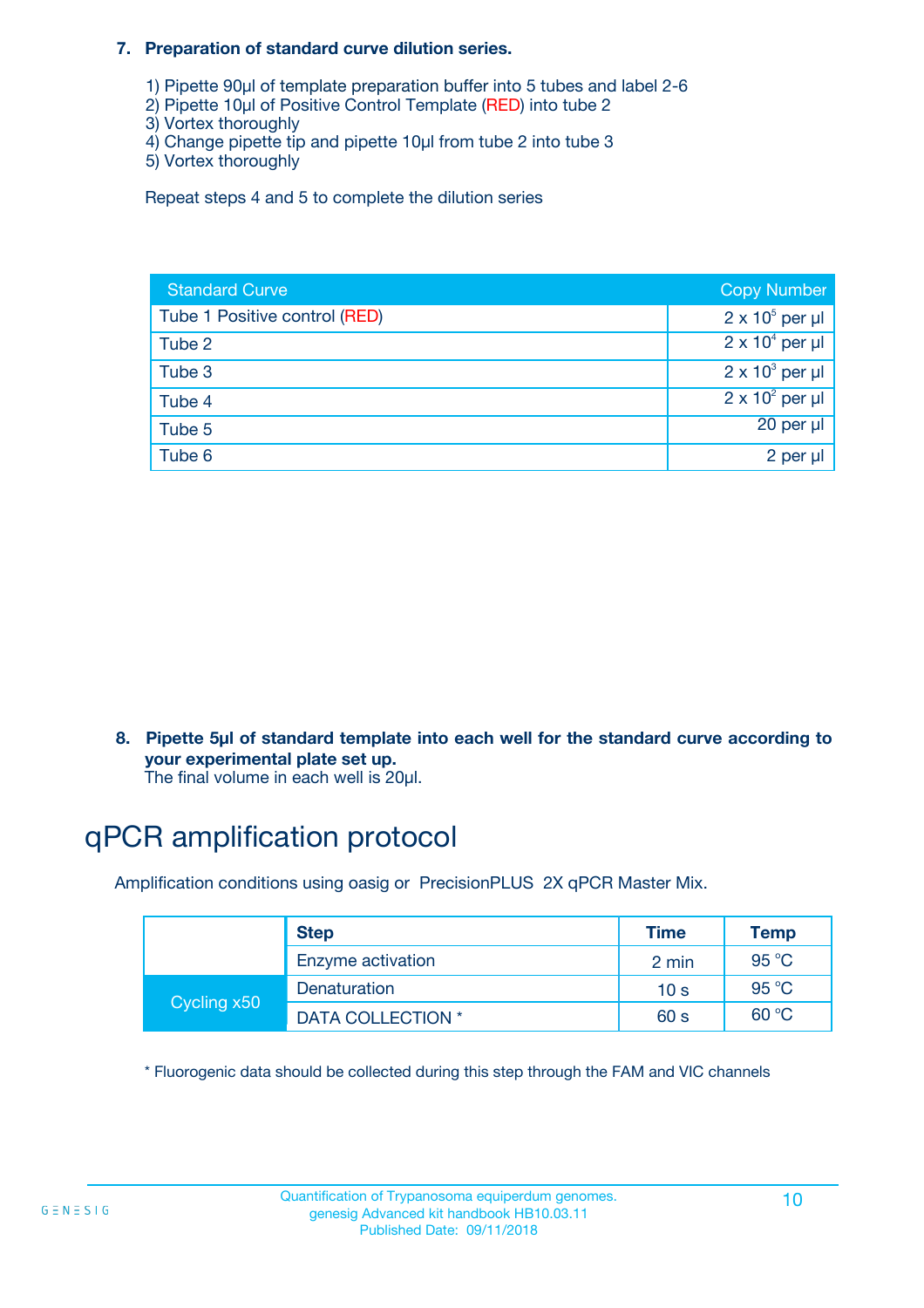# Interpretation of results

| <b>Target</b><br>(FAM) | <b>Internal</b><br>control<br>(NIC) | <b>Positive</b><br>control | <b>Negative</b><br>control | Interpretation                                                                                                  |
|------------------------|-------------------------------------|----------------------------|----------------------------|-----------------------------------------------------------------------------------------------------------------|
| $\leq 30$              | $+ 1 -$                             | ÷                          |                            | <b>POSITIVE QUANTITATIVE RESULT</b><br>calculate copy number                                                    |
| > 30                   | ٠                                   | ÷                          |                            | <b>POSITIVE QUANTITATIVE RESULT</b><br>calculate copy number                                                    |
| > 30                   |                                     | ÷                          |                            | <b>POSITIVE QUALITATIVE RESULT</b><br>do not report copy number as this<br>may be due to poor sample extraction |
|                        | ÷                                   | ÷                          |                            | <b>NEGATIVE RESULT</b>                                                                                          |
| $+ 1 -$                | $+ 1 -$                             | ÷                          | $\leq$ 35                  | <b>EXPERIMENT FAILED</b><br>due to test contamination                                                           |
| $+$ / -                | $+ 1 -$                             | ÷                          | > 35                       | $\star$                                                                                                         |
|                        |                                     | ÷                          |                            | <b>SAMPLE PREPARATION FAILED</b>                                                                                |
|                        |                                     |                            | $+$ /                      | <b>EXPERIMENT FAILED</b>                                                                                        |

Positive control template (**RED**) is expected to amplify between Cq 16 and 23. Failure to satisfy this quality control criterion is a strong indication that the experiment has been compromised.

\*Where the test sample is positive and the negative control is positive with a  $Ca > 35$ , the sample must be reinterpreted based on the relative signal strength of the two results:



If the sample amplifies  $> 5$  Cq earlier than the negative control then the sample should be reinterpreted (via the table above) with the negative control verified as negative.



If the sample amplifies  $< 5$  Cq earlier than the negative control then the positive sample result is invalidated and<br>the result should be determined  $the$  result should be inconclusive due to test contamination. The test for this sample should be repeated.